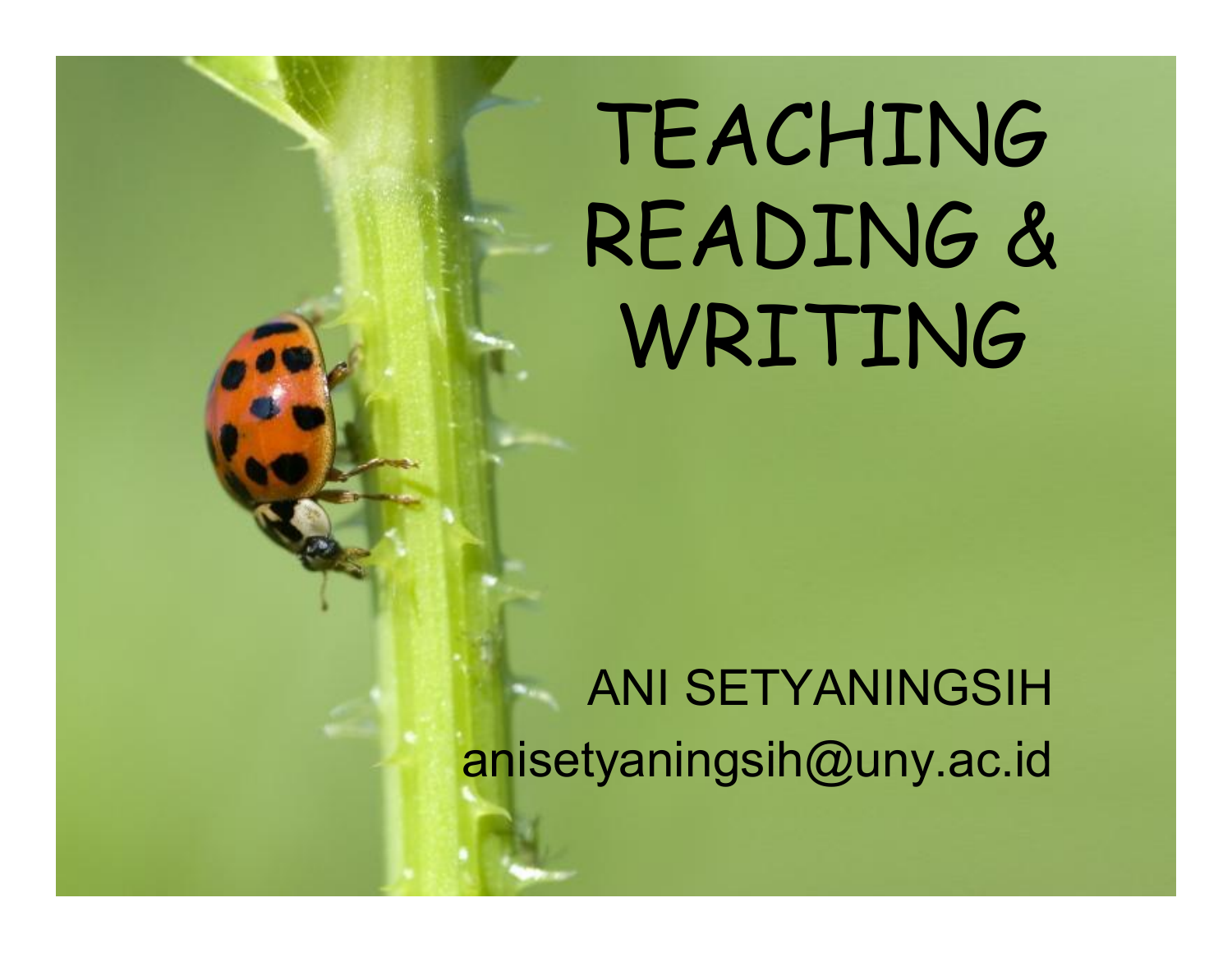### What Is Reading?

- A set of skills that involves making sense and deriving meaning from the printed word.
- To read ---> decoding & comprehending

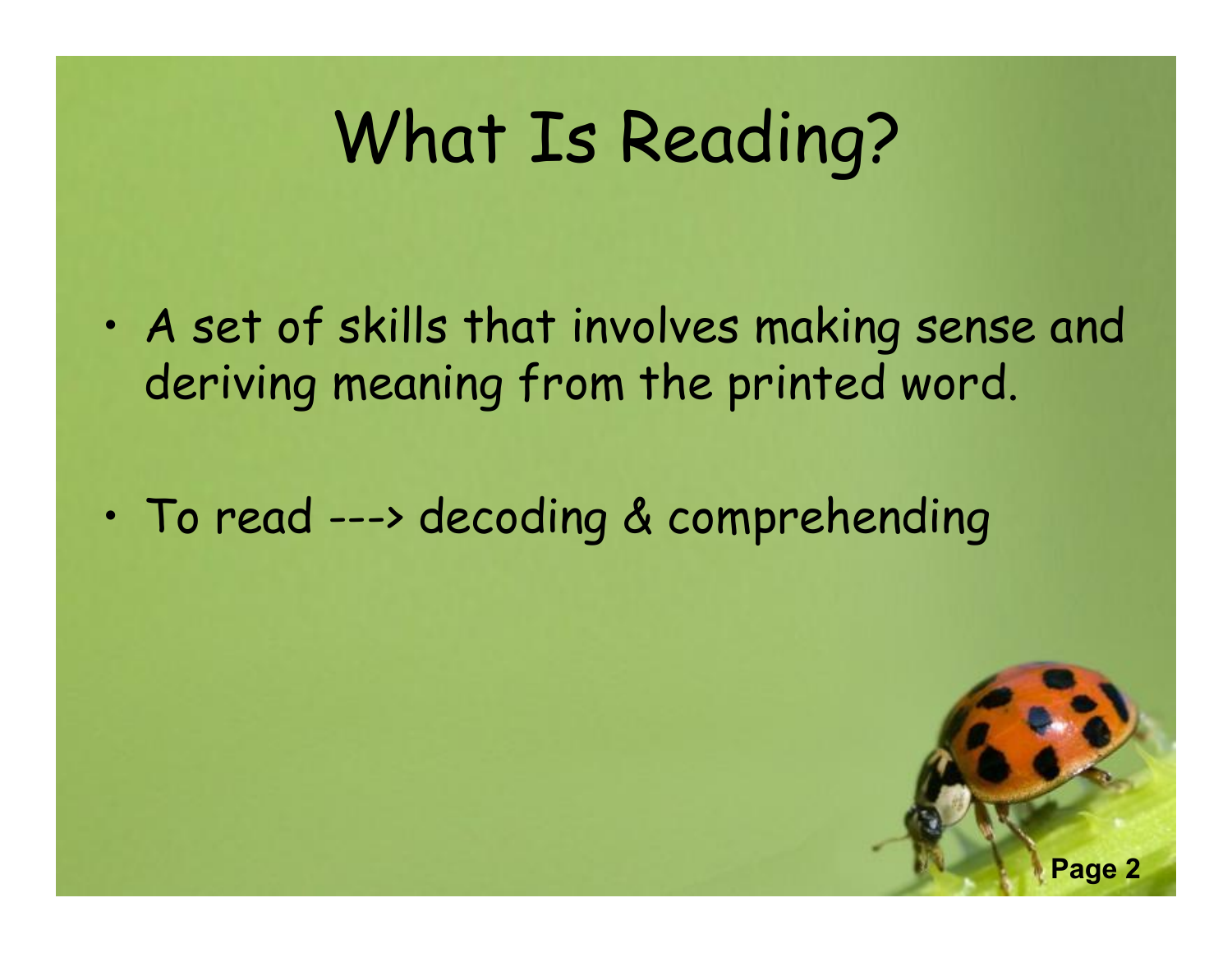### Concepts & Skills that Transfer from L1 to L2

- Print has meaning
- Reading and writing are used for various purposes
- Concepts about print
	- Book-orientation concepts
	- Directionality
	- Letters
	- Words
- Knowledge of text structure
- Use of semantic and syntactic knowledge
- Use of cues to predict meaning
- Reading strategies
- Confidence is self as a reader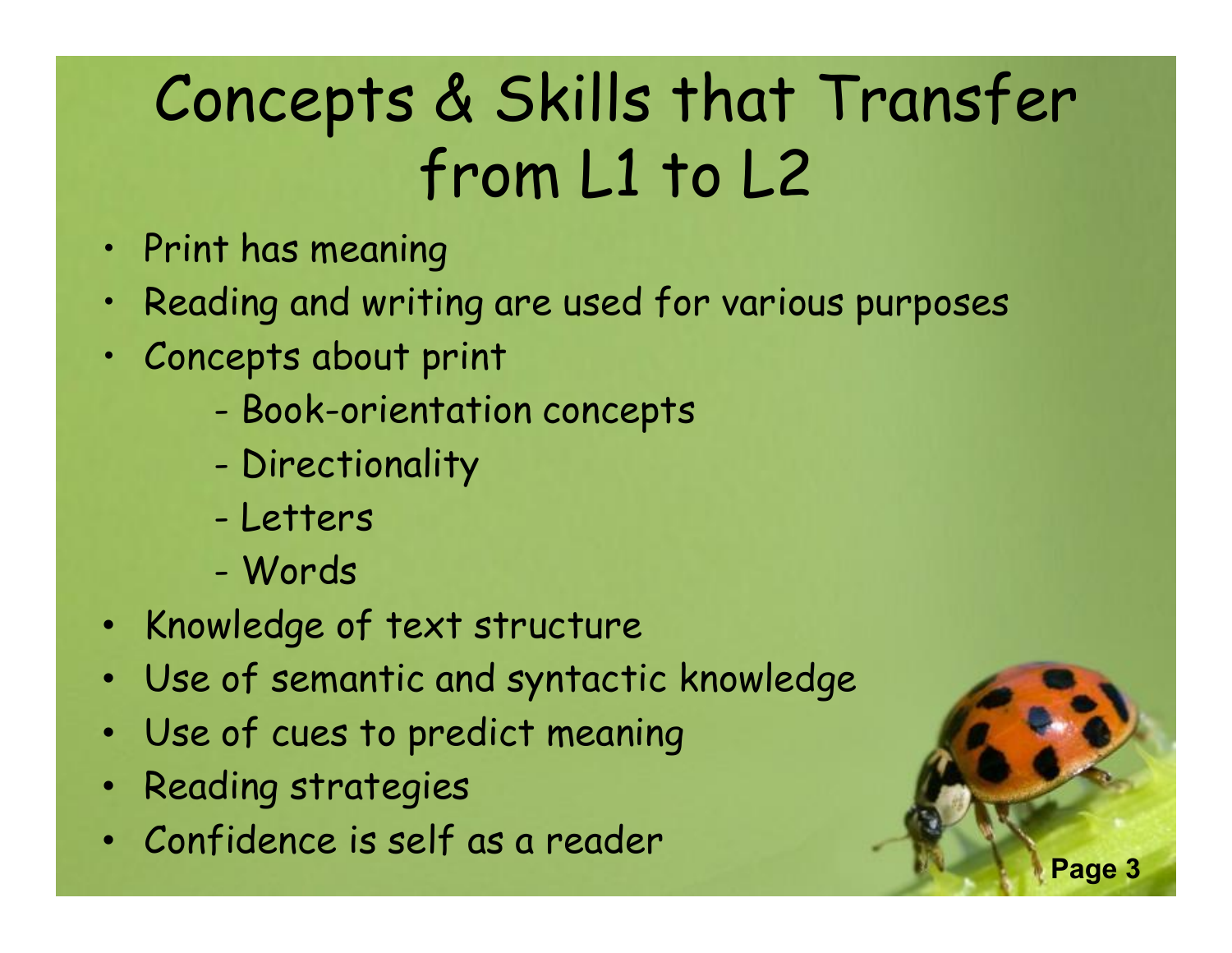The Use of Two Approaches in Teaching Reading (Paul: 2003)

- The word approach is used to introduce new vocabulary.
- The word approach can be done with look and say activities or word recognition games.
- In the whole approach, children don't read words in isolation but in connection with other words.
- Combining word and whole approaches good idea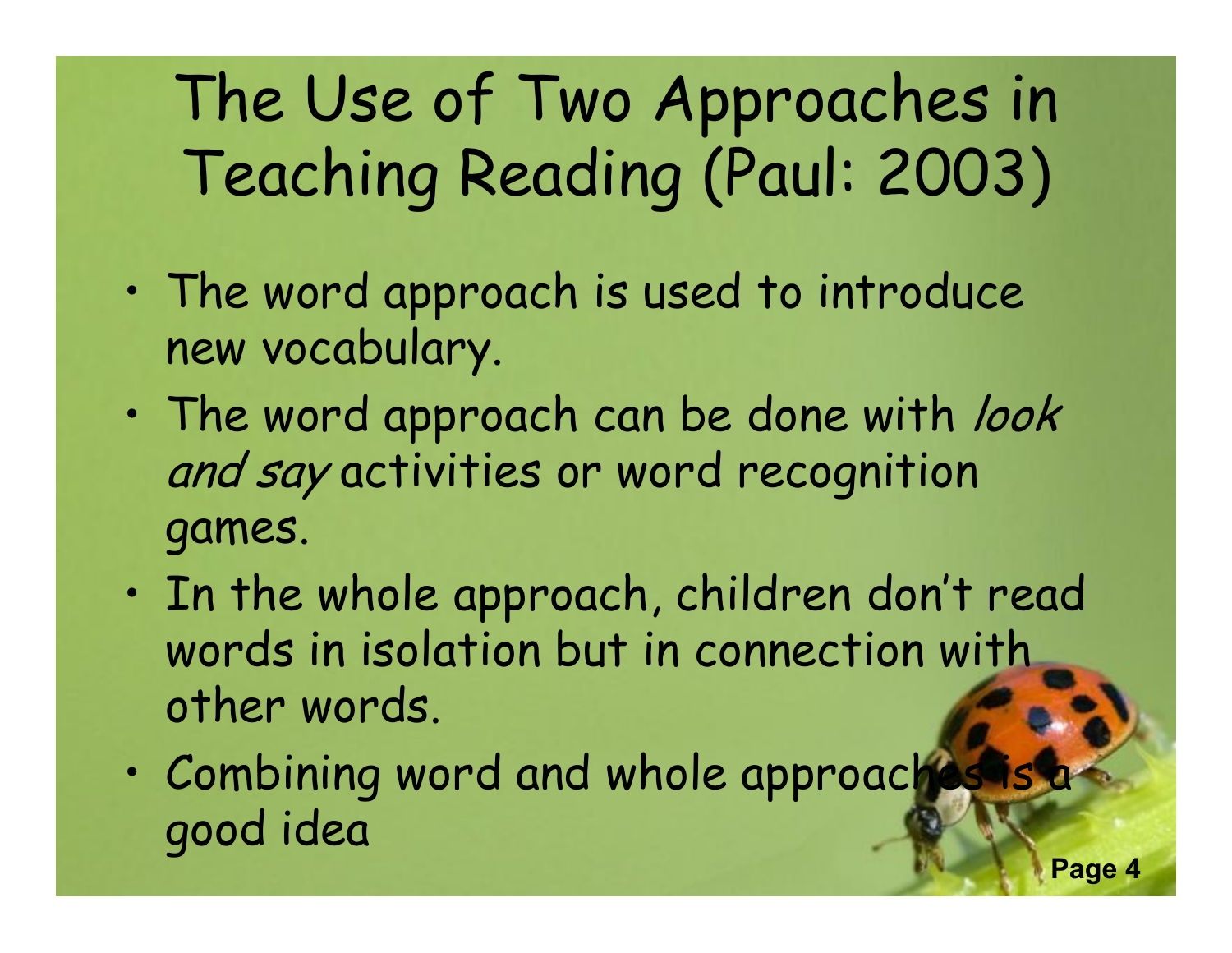## Tips for Teaching Reading

- Set a regular reading time with students.
- Introduce sight words first.
- Have print-rich environment in the classroom.
- Supply children with interesting books.
- Encourage parents to have a family reading.
- Take children to the library.
- Ask children to bring school their favor books.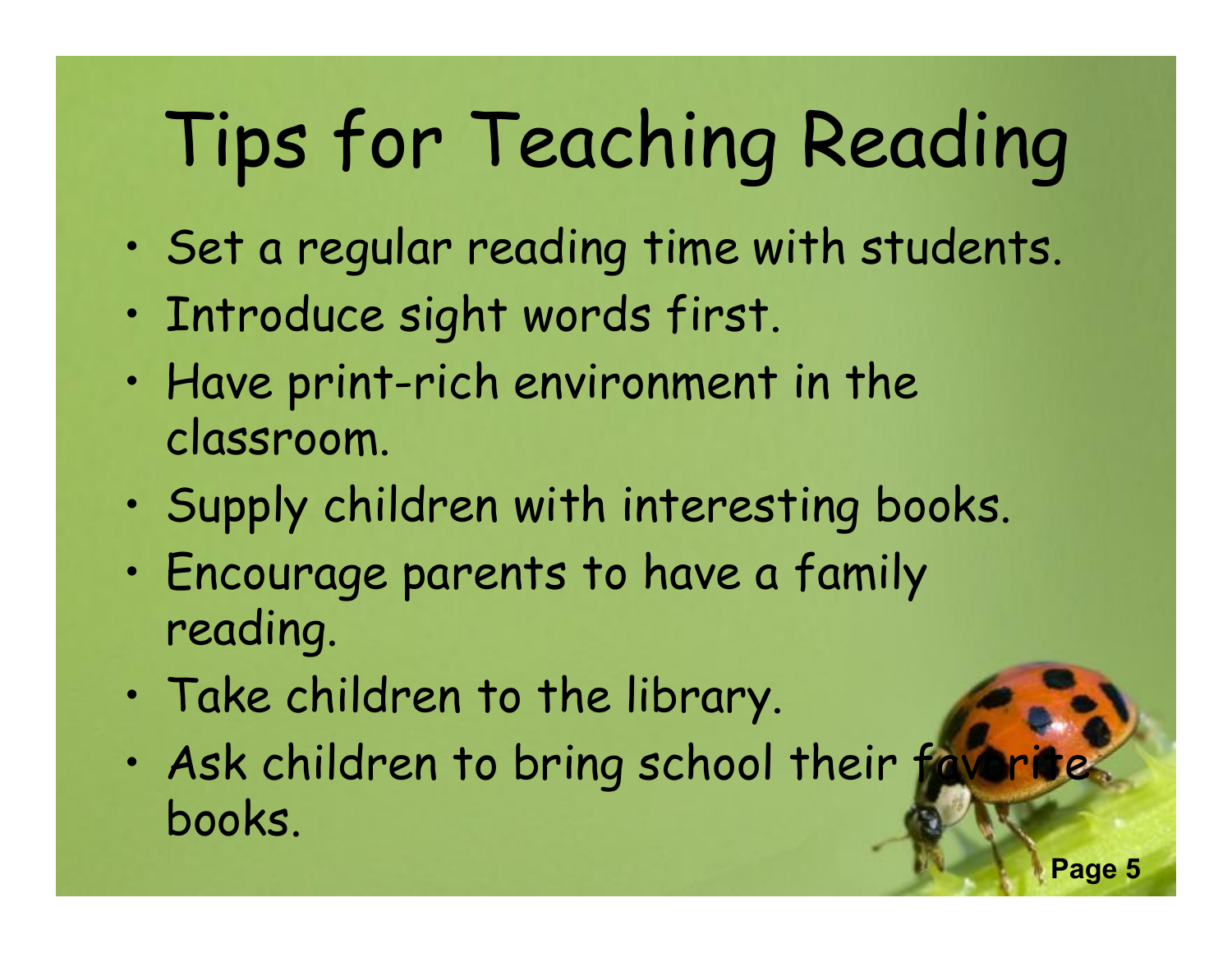# Reading Activities

- Extensive reading
- Intensive reading
- Predicting
- Following instructions
- Comprehension questions
- Gap-fill sentences
- Retelling
- Book reviews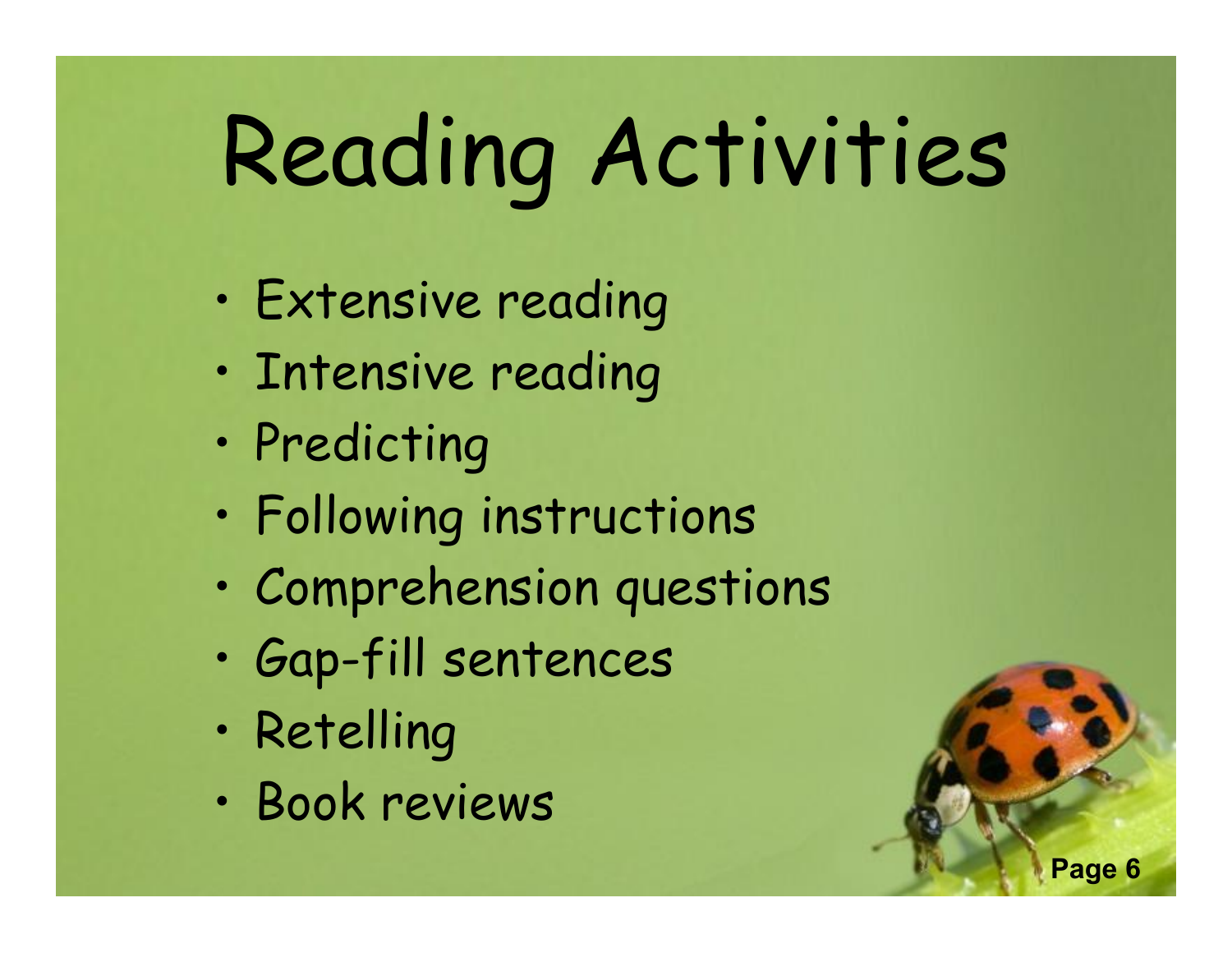## Writing

• Kroll and Wells (1983) identified three stages in writing

**Page 7**

- 1. preparatory stage
- 2. consolidation stage
- 3. differentiation stage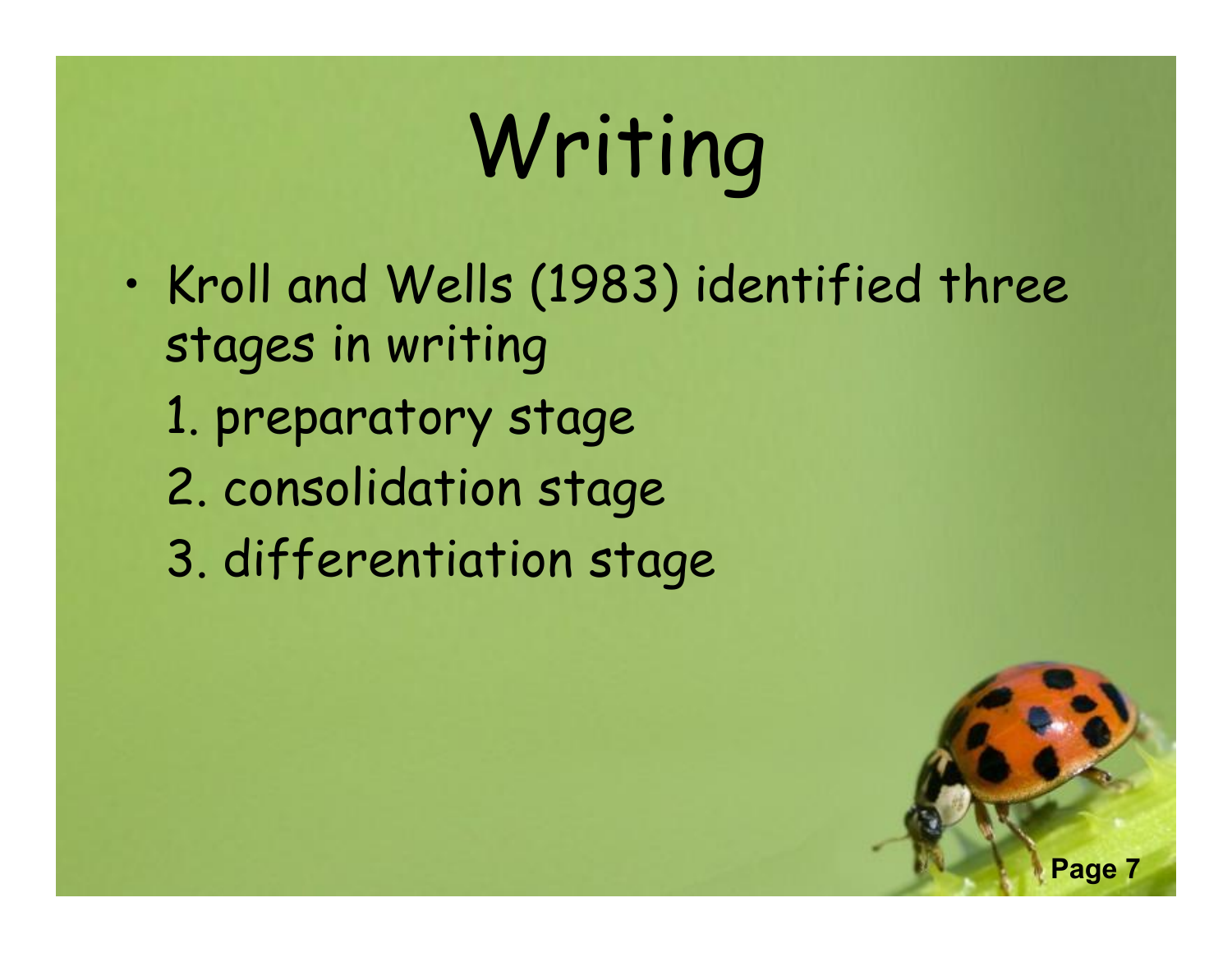### Principles of Teaching Writing

- The kind of writing should suit children's age, ability and interest.
- Writing should always be prepared for by specific activities
- Beginners : simple activities
- Upper : writing short texts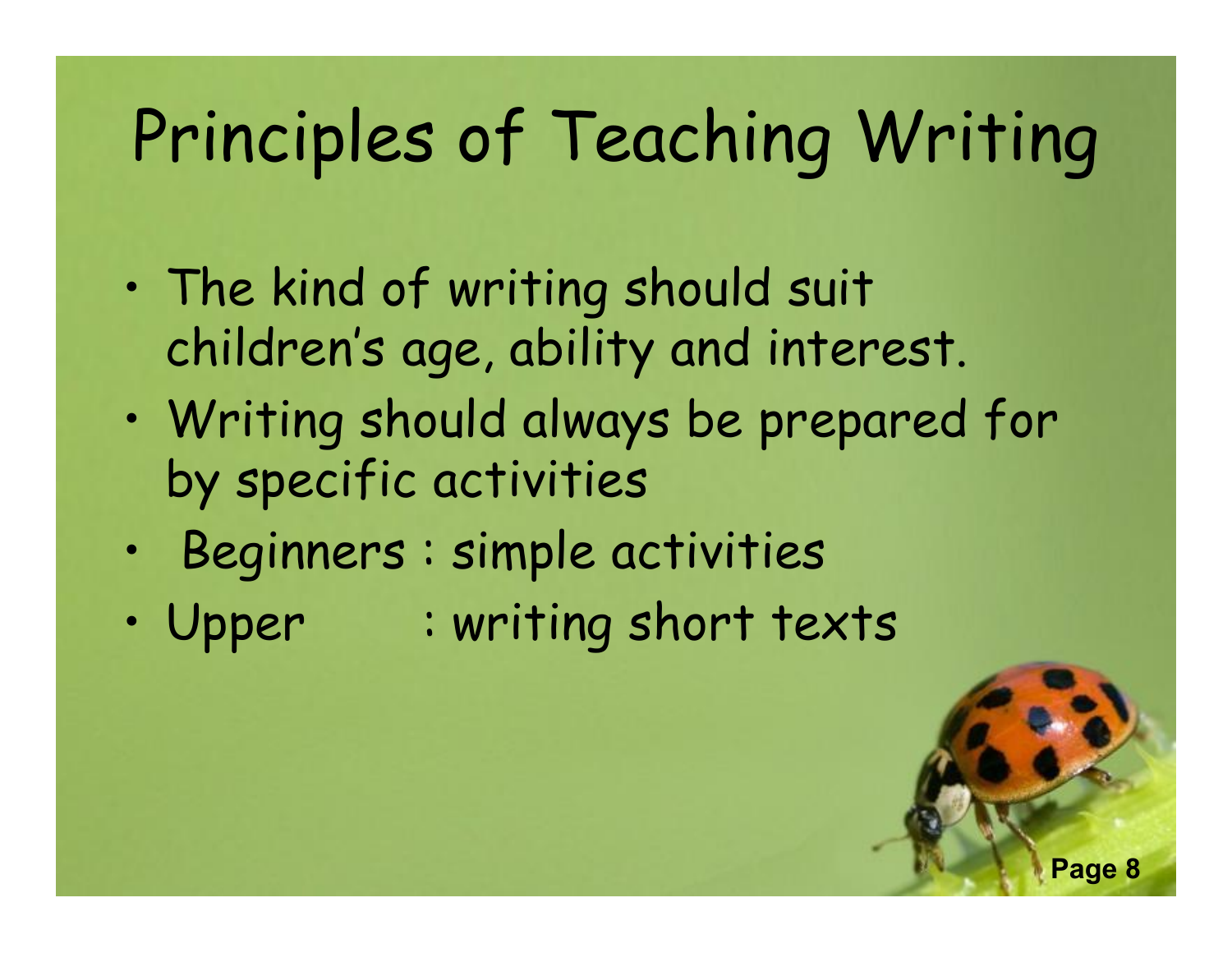### Kinds of Writing

- ~ Personal writing: diaries, shopping list, recipes, reminders
- ~ Social writing: letters, invitations, congratulations, text messages
- ~ Public writing: announcement, posters, menus
- ~ Creative writing: poetry, riddles, stories, plays, songs
- ~ Study writing: personal dictionaries, selfassessment